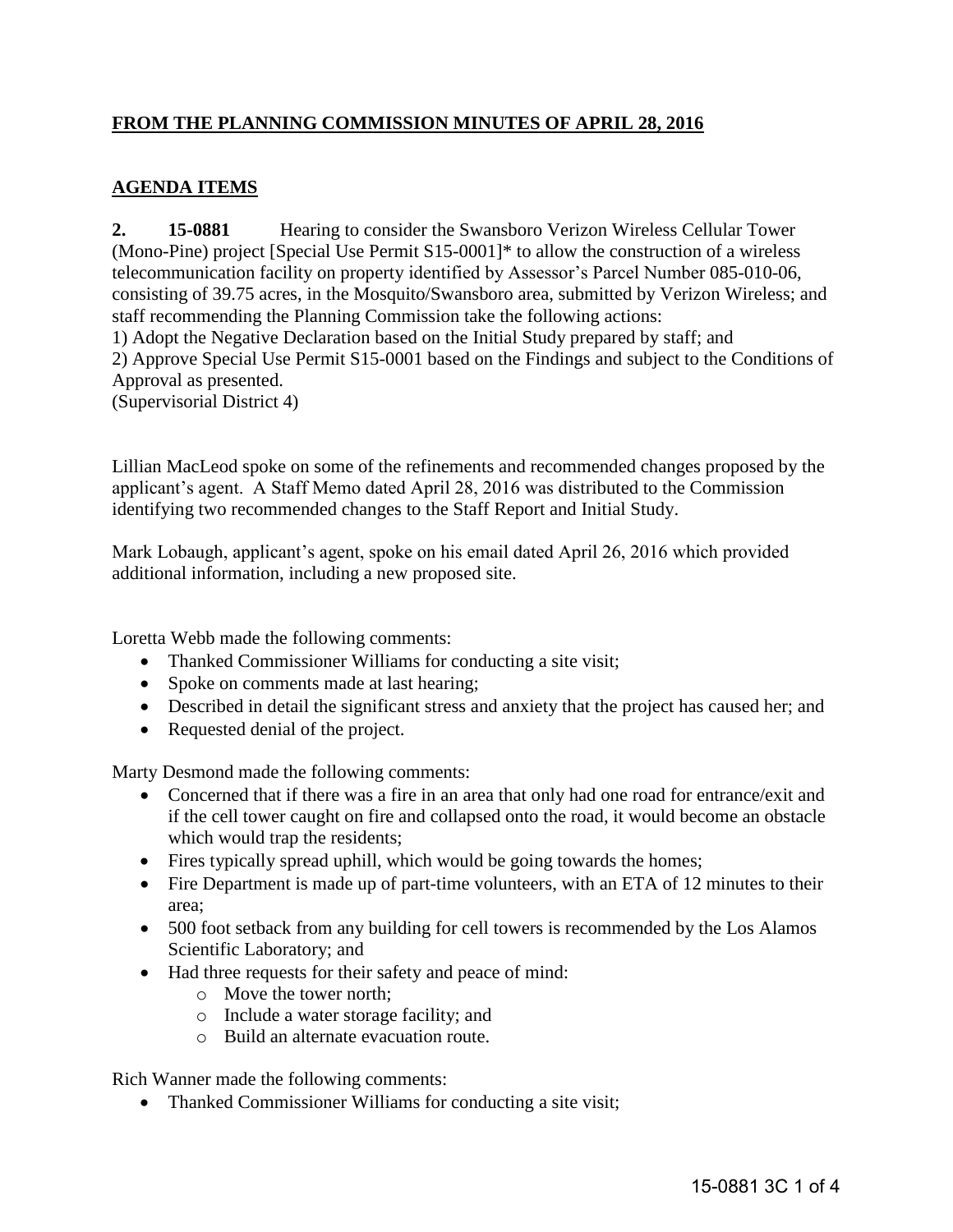- Spoke on Mr. Lobaugh's email that contained additional information;
- Flawed biological study;
- Non-disclosure of cultural resources;
- Project has had a negative impact on his sister, Loretta Webb; and
- Applicant is an emotionless, compassionless, and soulless entity.

Kaiva Dahrian made the following comments:

- Distributed photo of a bald eagle taken in the proposed location in 2013;
- Cell tower company is compassionless;
- Spoke on eagles, trees, and the game trail in the area;
- Plastic pine needles will fall out and cause pollution;
- Spoke on easement;
- Spoke on new Zoning Ordinance regarding cell tower setbacks;
- Referenced her written public comment letter; and
- Spoke on real estate values.

Don Wagner made the following comments:

- Zoning Ordinance states a 500 foot setback of residential zoning, so inquired why the project was being allowed; and
- Inquired if he would need to disclose the location of the cell tower if he put his house on the market and if the house was decreased in value due to the cell tower, who would cover that financial gap.

Anthony Webb made the following comments:

- Has been a resident of that area since 1995;
- Homeowner's insurance was cancelled due to being in a high fire danger area and when finally able to find a company that would insure their house, they now pay triple the amount they used to;
- Spoke on 100 foot clearance required to keep his homeowner's insurance;
- There is no evacuation route available;
- Distributed three photos to the Commission;
- Spoke on aesthetics;
- Cell tower is not allowed within 500 feet of a residential zone;
- Spoke on alternative sites;
- Cell tower would be located in the airport flight plan;
- Property values would decrease;
- Commission needs to also consider the comments made at the previous hearing by Mr. Lobaugh;
- New biological study is needed; and
- An asbestos study is needed.

Chair Stewart closed public comment.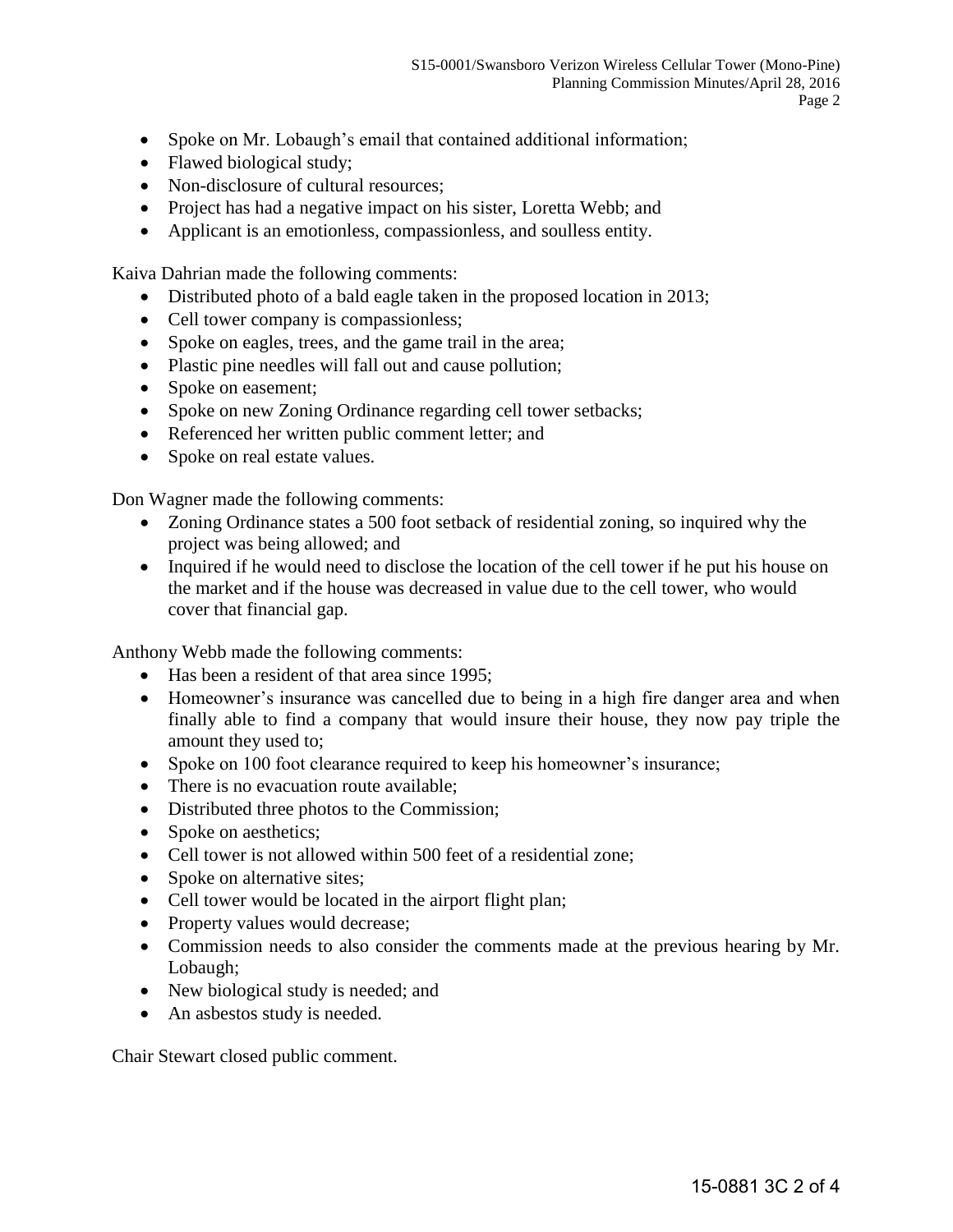Aaron Mount spoke on the section of the Zoning Ordinance regarding communication towers and stated that the cell tower is in compliance with the setbacks.

Commissioner Williams requested clarification on Findings 3.1 and 4.3.

Chair Stewart requested the Fire Marshal in the audience to respond to some inquiries he had on fire safety during construction. Marshall Cox, El Dorado Hills Fire Department, stated that although this project was out of his jurisdiction, they typically require the structure to be concrete, have a non-combustible fencing with clearance around the structure, and access would be required prior to the construction phase.

Mr. Mount stated that the Mosquito Fire Department had reviewed the plans and had no concerns. Chair Stewart stated his biggest concern was fire danger during the construction phase.

In response to Chair Stewart's inquiry on deeded access, County Counsel David Livingston stated that the County does not get involved in that and it isn't in the Commission's purview.

Commissioner Williams inquired that if a cell tower was within 500 feet of residences, what guidelines could they use to request the tower be relocated to another parcel. County Counsel Livingston stated that the Zoning Ordinance does not require a 500 foot setback for cell towers from residences and there are no higher standards placed on it except for the higher level of review by the Planning Commission.

Commissioner Williams spoke on his interpretation of the Telecommunications Act. Significant discussion ensued between the Commission and County Counsel on the Telecommunications Act.

Mr. Lobaugh made the following rebuttal comments:

- Fire Marshal did site visit with them:
- Access is not an issue:
- Communication in emergency situations has been a big concern for this area;
- Project consists of a pole, metal cabinets located on a base and since the generators have now been removed from the project, this will be non-combustible and low wattage;
- Located far back enough that if the tower fell over, it would not reach the road;
- Unlikely the tower would fall over since it would have 30 foot casings and the County's Building Services would be required to inspect it;
- Spoke on Federal law regarding nesting birds;
- Spoke on cultural resources:
- Has a vast array of colors to use for the needles and leaves and they are available for viewing by anyone;
- Area is completely underserved and tower would service a large geographical area;
- No specific construction mitigation is currently in place but they could require the contractors to have fire extinguishers and notify the Fire Department when they would be starting the construction; and